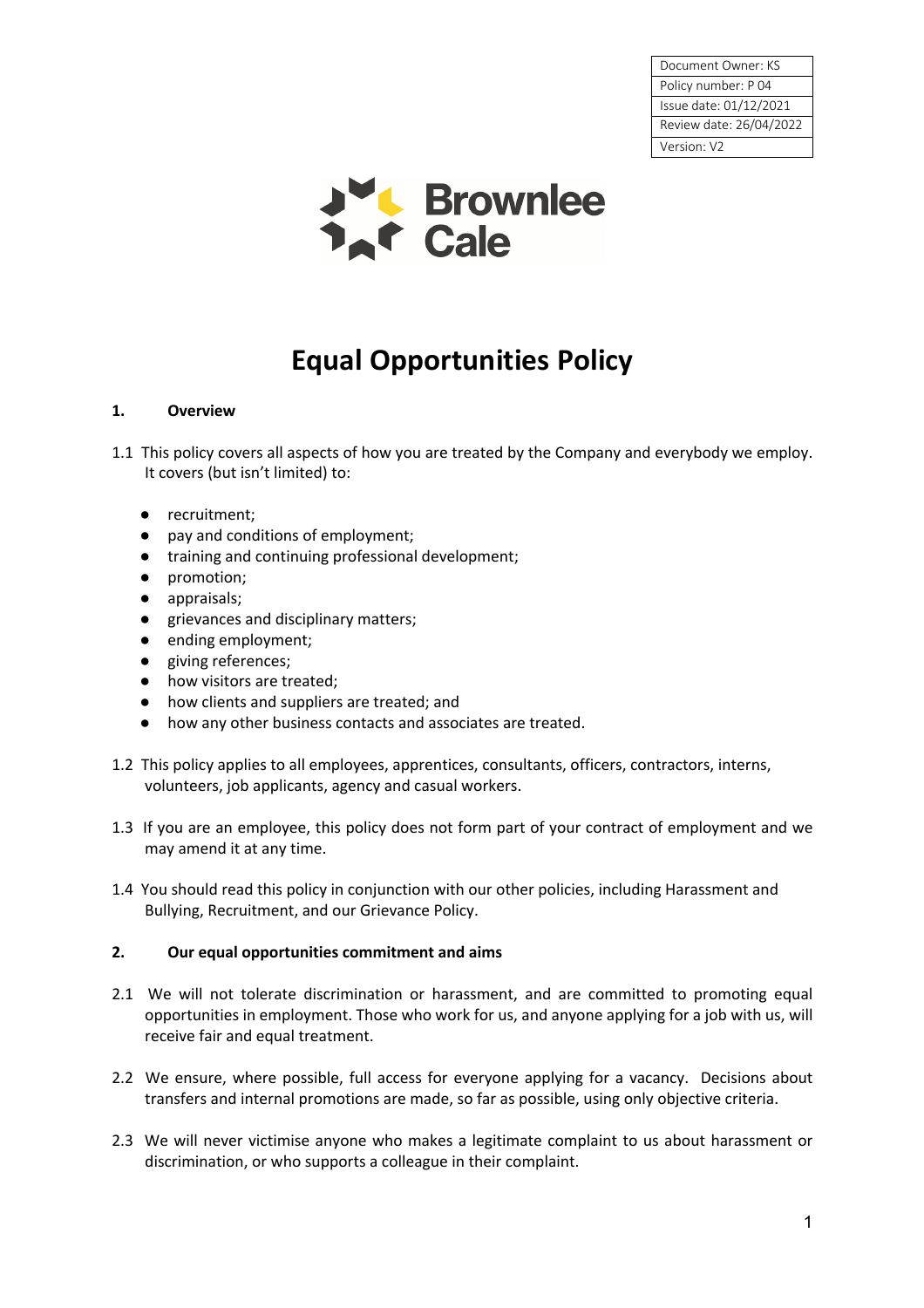Document Owner: KS Policy number: P 04 Issue date: 01/12/2021 Review date: 26/04/2022 Version: V2

### **3. How the law defines discrimination**

- 3.1 The following list gives you a general description of the types of acts that may both breach this policy and be unlawful. Sometimes actions can be intentional, and sometimes unintentional. We include examples of both types in this list:
	- **Direct discrimination**: this is when somebody is treated less favourably because of a protected characteristic than somebody else has been, or would have been, in identical circumstances.

*Examples*: rejecting a job applicant because of their race, or refusing to promote someone because they are pregnant**.**

● **Indirect discrimination**: this is when a group of people with one of the protected characteristics (subject to a couple of exceptions) is put at a disadvantage by a provision, criterion or practice applied to all staff unless the treatment is justified for a good business reason.

*Examples*: refusing a request to work part-time without a good business reason (which indirectly discriminates against women, who are more likely to have childcare responsibilities); insisting all staff work Saturdays without a good business reason (which indirectly discriminates against Jewish employees, who may not be able to work on the Jewish Sabbath).

● **Associative discrimination:** this is where somebody is treated less favourably because of the personal characteristics of somebody else.

*Example:* treating an employee less favourably because their parents are Jehovah's Witnesses.

- Perceived discrimination: this occurs where someone is treated less favourably because someone wrongly believes they have a particular protected characteristic. *Example:* treating an employee less favourably because someone thinks he is gay, when in fact he isn't gay.
- **Harassment**: this is when a hostile, humiliating, degrading, intimidating or similarly offensive environment is created in relation to a protected characteristic**.** We also consider it harassment for a worker to be subjected to uninvited conduct related to a protected characteristic that  $-$  as an intended or unintended consequence  $-$  violates their dignity. *Examples:* name calling, lewd comments, excluding colleagues, making insensitive jokes, and displaying pornographic material are all examples of harassment. We deal in detail with this under our separate policy on Harassment and Bullying.
- **Victimisation:** in a legal context, 'victimisation' has a much more restricted meaning than in real life. It happens when a worker has complained about harassment or discrimination, or has supported a colleague in their complaint, and is then treated less favourably as a result. *Examples*: an employee who is 'sent to Coventry' because they spoke up on behalf of one of their colleagues in a harassment investigation, or an employee who is dismissed under a pretext because they have complained of discrimination.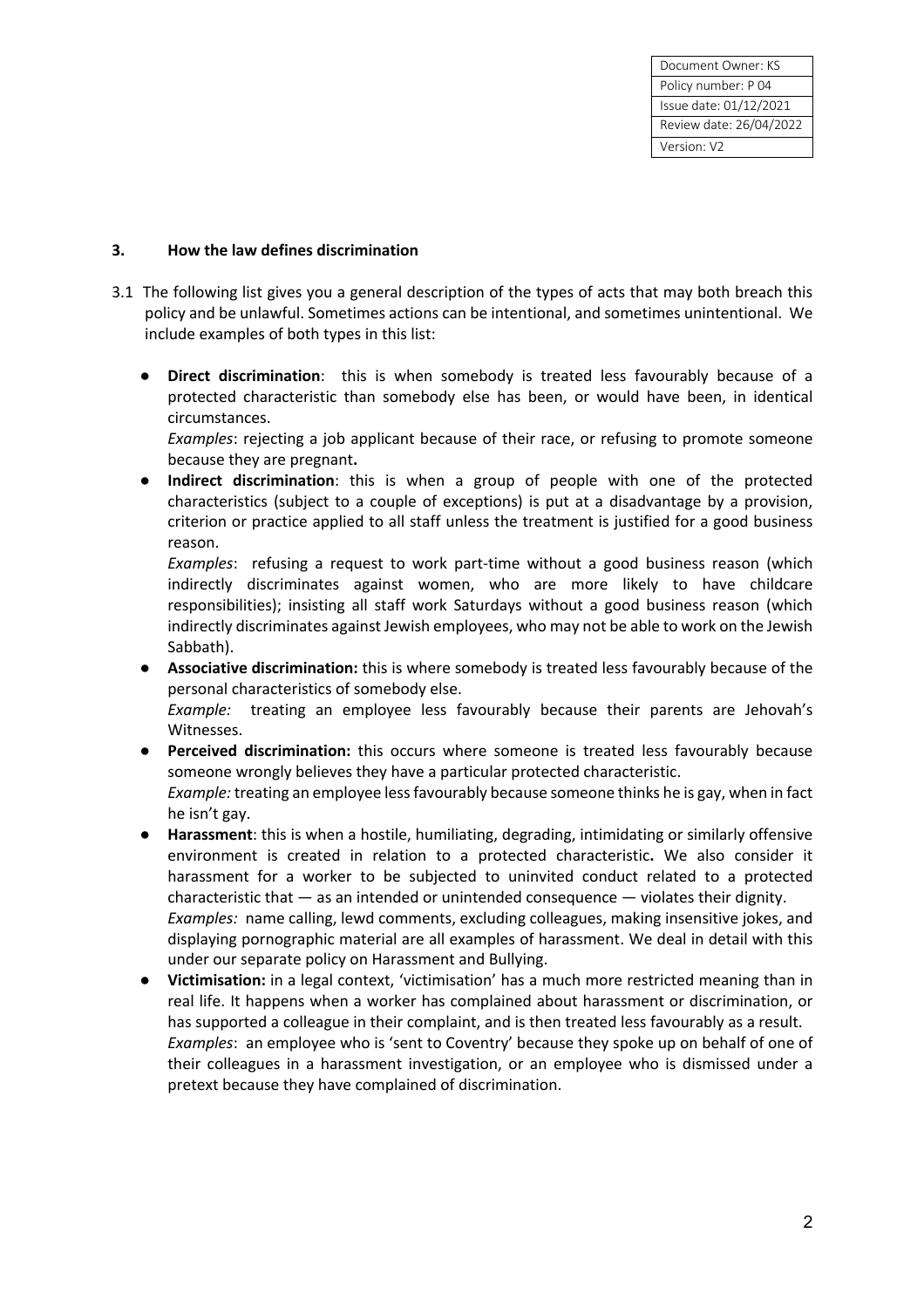- 3.2 The 'protected characteristics' are:
	- age;
	- race (which includes colour and ethnic/national origin);
	- disability;
	- religion or belief;
	- sex;
	- gender reassignment;
	- pregnancy or maternity;
	- sexual orientation; and
	- marital or civil partnership status.
- 3.3 There are other actions which can be unlawful under the equal opportunities legislation. Examples include:
	- failure to make reasonable adjustments to minimise certain disadvantages suffered by a disabled employee (or job applicant);
	- instructing another person (or applying pressure on them) to discriminate;
	- knowingly assisting somebody else when they carry out a discriminatory act;
	- discriminating against somebody believed to have a protected characteristic, whether or not they actually do, or because they associate with a third party who does.

#### **4. How we carry out our responsibilities and duties**

- 4.1 Management and the wider workforce are essential to ensuring the success of this policy. We all have a legal responsibility to comply with it, and any of us  $-$  however senior or junior we are  $$ may be personally liable for unlawful discrimination if we breach its terms,
- 4.2 Overall responsibility for the effective implementation and operation of the policy lies with management, specifically with the board of directors**.** Everyone working at managerial level is expected to act in full accordance with this policy, lead by example, and attain and maintain appropriate standards of behaviour within the teams they manage.
- 4.3 The ethos and standards covered by this policy can only be achieved and maintained if everyone in our workforce cooperates fully. It is important to understand that you have a legal responsibility to comply. If you breach this policy, you may also make the Company liable for your actions and we may both have to pay compensation to anyone who claims against us. We expect you to take personal responsibility for adhering to this policy's aims and commitments and for drawing any actual or potential breaches to our attention.
- 4.4 We also encourage everyone who works for us to help promote equal opportunities across the Company. Please contact your line manager if you have any ideas about how we could do this better, or you would like to be more involved in achieving this policy's aims.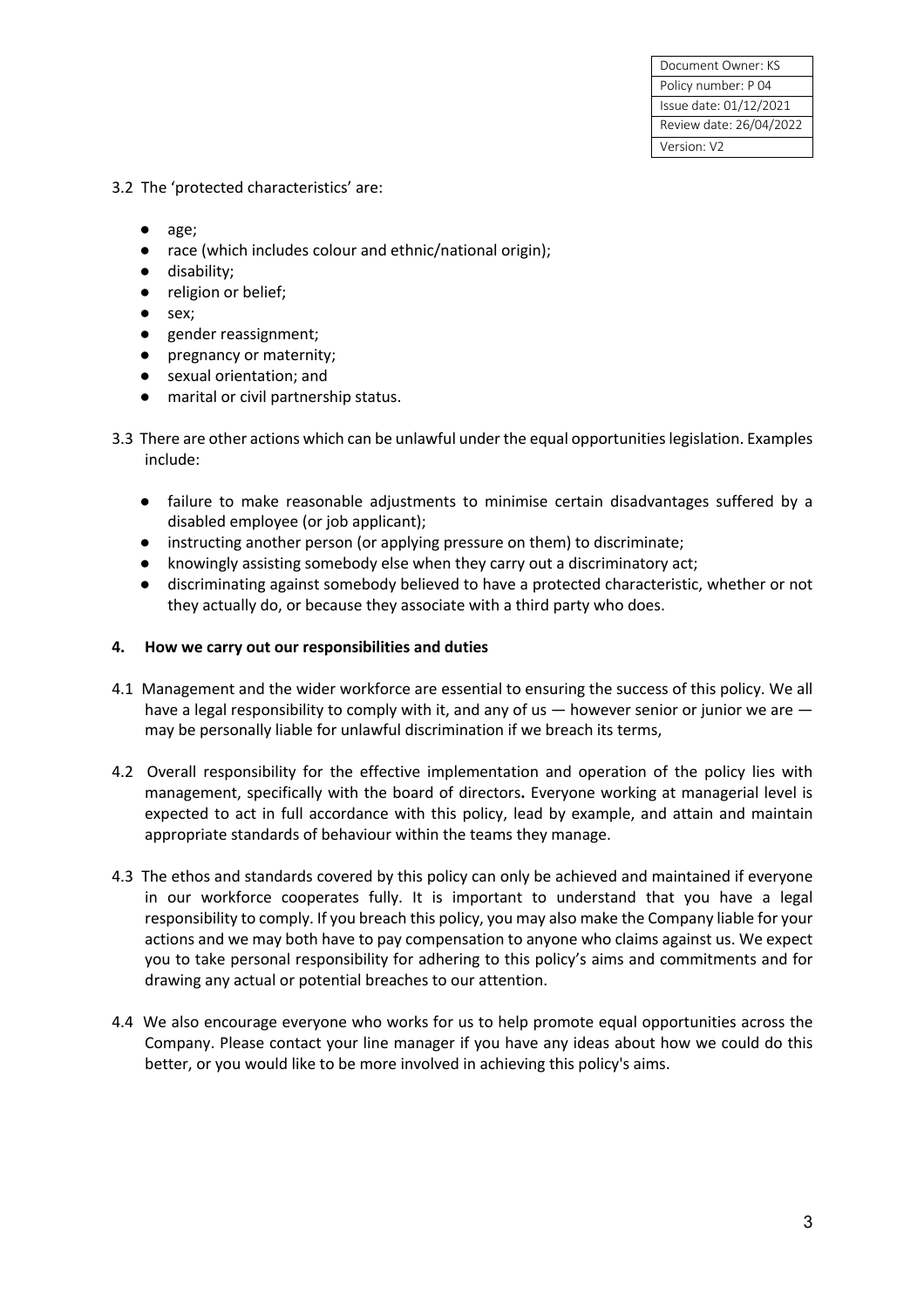#### **5. How we recruit, promote, and make other selections**

- 5.1 We carry out all recruitment, promotion and other types of selection procedures, such as redundancy selection processes, on the basis of merit, using non-discriminatory and, as far as possible, objective criteria.
- 5.2 Advertisements for vacancies must not include wording that may discourage some groups of people from applying, or stereotype in any way, and they must be placed where they can reach as wide and diverse a pool of potential candidates as possible.
- 5.3 Nobody applying for a job with the Company may be asked about their health, attendance record, or whether they have a disability, before a job offer is made - except in very limited situations. It may, for example, be justifiable to ask whether the applicant needs any disability-related measures put in place for the interview, or to check that they are capable of carrying out a key part of the job. It is acceptable to make some job offers dependent on a medical examination.
- 5.4 It is unlawful to ask job applicants anything that might suggest an intention to discriminate on the grounds of a protected characteristic. Asking an applicant about their religion when they are applying for a job that involves weekend working would not, for example, be allowed. Nor would asking an applicant whether they have childcare responsibilities be allowed, as that suggests you might be intending to indirectly discriminate on grounds of sex or marital status.
- 5.5 It is fine to include certain health or disability questions in equal opportunities monitoring exercises, but the data gathered must not be used for selecting someone for a role, or in making other employment-related decisions.

#### **6. How we enforce this policy and handle breaches**

- 6.1 We will investigate any complaint or allegation you raise regarding a potential breach of this policy. If you believe you have been harassed or discriminated against you should contact your manager or HR as soon as possible. If you want to take formal action, you will need to follow our grievance procedure (see our Grievance Policy) and read our policy on Harassment and Bullying.
- 6.2 You will face disciplinary action if we find you have harassed or discriminated against anyone else in breach of this policy. Sometimes this type of behaviour may amount to gross misconduct, in which case you may be dismissed without notice.
- 6.3 Occasionally, people make complaints knowing they're not true. They might do this to avoid or deflect disciplinary action. We view any complaint made in bad faith as an act of misconduct and this will normally lead to disciplinary action. In some cases, bad faith complaints may lead to summary dismissal for gross misconduct.

#### **7. How we monitor whether this policy is working**

7.1 We may record and analyse information about equal opportunities within the workplace, and when you join the Company you give us consent to gather and process this data about you. We use the information to make sure this policy is working properly and to refine it where that's